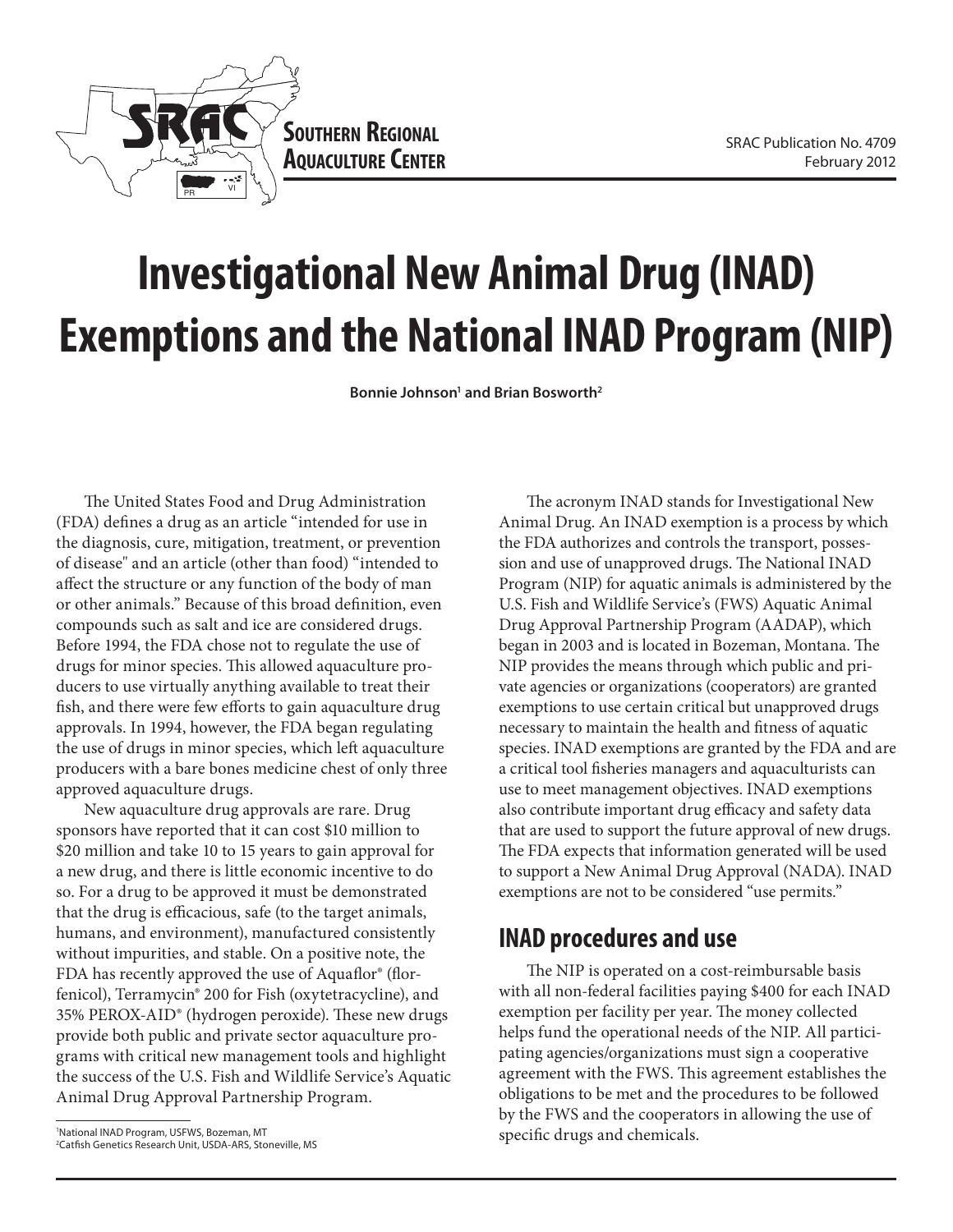The INAD process typically involves a drug manufacturer, an investigator, a study monitor, a sponsor, a study director, and a field trial coordinator. The drug manufacturer is the company making and/or providing the drug; the investigator is a designated person at the facility desiring to obtain and use the INAD exemption; the study monitor can be an FWS employee or an employee of the facility; and the sponsor, study director, and field trial coordinator are all FWS employees involved in monitoring and administering the INAD project. The investigator or a person under his/her direct supervision is responsible for implementing the INAD study protocol, making observations, collecting samples, and recording and reporting data during the field trials. The study monitor is responsible for reviewing the study protocol, drug use, and data reporting forms from the investigator that are submitted to the field trial coordinator. The field trial coordinator analyzes and summarizes the data and prepares an annual report that is submitted to the FDA.

Although the specific requirements for each INAD may vary depending on the drug being used and the requirements for data collection, fish disposition, drug disposition etc., in general an investigator will complete a current year sign-up and information sheet; worksheet for designing individual field trials; and a report on the receipt of the drug, drug inventory, and results. Following is a brief description of each type of form:

- 1. To enroll in the NIP the investigator or study monitor fills out the current year sign-up and information sheet. This form includes the investigator's and study monitor's contact information and shows which INADs (drugs) the facility is interested in using and on what fish species.
- 2. The worksheet for designing individual field trials includes the address of the facility, the number and size of fish to be treated, the drug dosage and method of delivery, and a description of the study design (a detailed description of the purpose of the clinical trial). This form must be signed by both the investigator and study monitor and sent to the field trial coordinator before the drug is used.
- 3. The report on the receipt of the drug must be completed by the investigator immediately upon receipt of the drug. The study monitor should send a copy of the form, signed by both the investigator and monitor, to the field trial coordinator within 10 days of receiving the drug.
- 4. The investigator should initiate a new drug inventory form upon receipt of each shipment of the drug and update it whenever the drug is used, transferred or discarded. The investigator should

save all copies of this form until the end of the calendar year, at which time he/she should file all originals and send copies to the study monitor, who should check the form for accuracy and send a copy signed by the investigator and study monitor to the AADAP Office for inclusion in the permanent file.

5. The results report form collects information on the actual INAD treatment (how many fish were used, the efficacy of the drug, safety information, withdrawal period, etc.). It is submitted to the study monitor within 10 days of completion of the study. The study monitor reviews the results report form for accuracy and sends it to the field trial coordinator. The field trial coordinator reviews all INAD forms for accuracy and submits a summarized report to the FDA for each completed INAD study.

Specific requirements and associated forms for each INAD exemption can be found at the AADAP website (*http://www.fws.gov/fisheries/aadap/home.htm*).

The AADAP office is in the process of developing an automated website that would allow data to be reported online and collected in a large database. It is hoped that the new online reporting system will be less labor intensive as well as more accurate and complete. The new system will be tested with a few facilities/agencies to ensure that it is fully functional. Assuming that the new system is successful, it should become mandatory for INAD reporting in the future.

### **Currently available INADs**

A list of INAD exemptions available as of Fall 2011 with their intended uses and sources—is shown in Table 1. More information on available INAD exemptions can be found at the AADAP website (*http://www.fws.gov/fisheries/ aadap/home.htm*).

## **Goals of the NIP and AADAP**

The goal of the NIP is to give aquaculture researchers and producers access to unapproved drugs/therapeutants so that they can be evaluated and the data used to support FDA approval of the drug. However, it has become apparent that more rigorous and complete data collection and analysis are required to obtain new animal drug approvals or applications (NADAs) for aquatic species. The goal of the AADAP is to ensure continued progress towards obtaining FDA-approved and EPA-compliant new animal drugs for use in public and private aquaculture programs.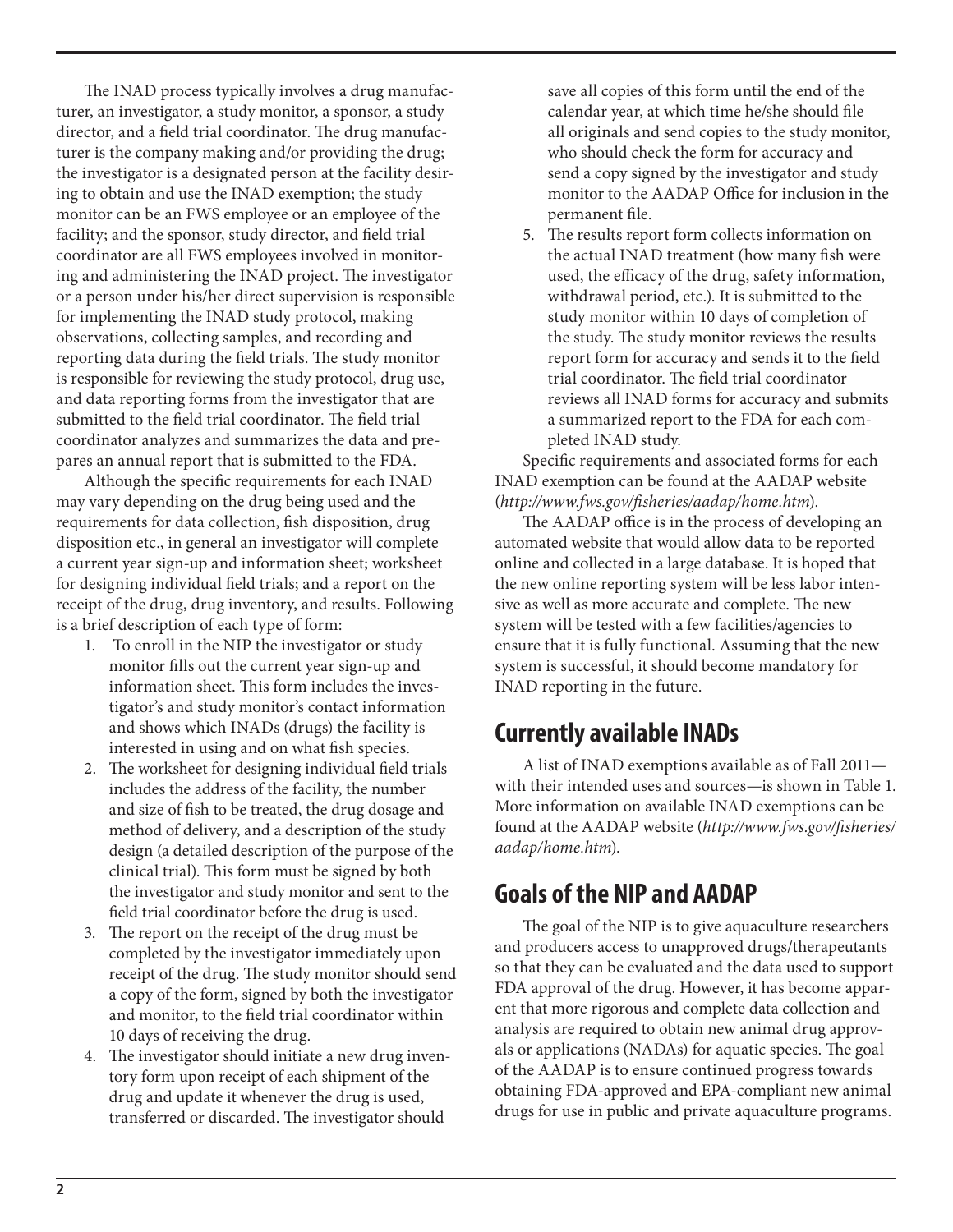**Table 1. Investigational New Animal Drug (INAD) exemptions available as of Fall 2011. Additional information on target species, dosage, withdrawal, drug source, etc. for each INAD is available at the AADAP website (***http://www.fws.gov/ fisheries/aadap/home.htm***).**

| Name of drug                                                                        | <b>INAD use/purpose of data collection</b>                                                                 | Source of drug                                         |
|-------------------------------------------------------------------------------------|------------------------------------------------------------------------------------------------------------|--------------------------------------------------------|
| Terramycin <sup>®</sup> 200 for Fish<br>(oxytetracycline medicated feed)            | Control mortality caused by bacterial<br>diseases of fish and abalone; mark skeletal<br>tissue of finfish. | Phibro Animal Health                                   |
| Terramycin <sup>®</sup> 200 for Fish<br>(oxytetracycline medicated feed for shrimp) | Control bacterial diseases of penaeid<br>shrimp.                                                           | Phibro Animal Health                                   |
| Aquaflor <sup>®</sup> (florfenicol)                                                 | Control mortality caused by bacterial<br>diseases.                                                         | <b>Merck Animal Health</b>                             |
| Halmid <sup>®</sup> or Actamide <sup>®</sup> (chloramine-T)                         | Control mortality caused by bacterial<br>diseases.                                                         | Western Chemical, Inc.<br>B.L. Mitchell, Inc.          |
| Reward <sup>®</sup> (diquat)                                                        | Control mortality caused by bacterial<br>diseases.                                                         | Syngenta Crop Protection, LLC                          |
| Oxytetracycline Hydrochloride<br>(oxytetracycline immersion)                        | Control mortality caused by bacterial<br>diseases.                                                         | regional retail outlets                                |
| SE-Mark <sup>®</sup> (calcein)                                                      | Effectiveness of calcein to mark certain<br>fish tissues via immersion baths.                              | Western Chemical, Inc.                                 |
| <b>LHRHa</b>                                                                        | Spawning aide.                                                                                             | Western Chemical, Inc.                                 |
| Common carp pituitary                                                               | Spawning aide.                                                                                             | <b>Stoller Fisheries</b><br><b>Argent Laboratories</b> |
| Catfish pituitary                                                                   | Spawning aide.                                                                                             | Hybrid Catfish Company                                 |
| Ovaplant (sGnRHa)                                                                   | Spawning aide.                                                                                             | Western Chemical, Inc.                                 |
| Slice <sup>®</sup> (emamectin benzoate)                                             | Control mortality caused by external<br>parasites.                                                         | <b>Merck Animal Health</b>                             |
| 35% PEROX-AID <sup>®</sup> ( $H_2O_2$ )                                             | Control mortality caused by ectoparasites.                                                                 | Western Chemical, Inc.                                 |
| 17a-methyltestosterone                                                              | Effectiveness as a larval feed additive to<br>produce more than 90% male tilapia.                          | Rangen, Inc.                                           |
| AQUI-S® 20E (eugenol)                                                               | Effectiveness and safety as an anesthetic/<br>sedative.                                                    | Western Chemical, Inc.                                 |
| Benzoak <sup>®</sup> (benzocaine)                                                   | Effectiveness and safety as an anesthetic/<br>sedative.                                                    | Frontier Scientific, Inc.                              |